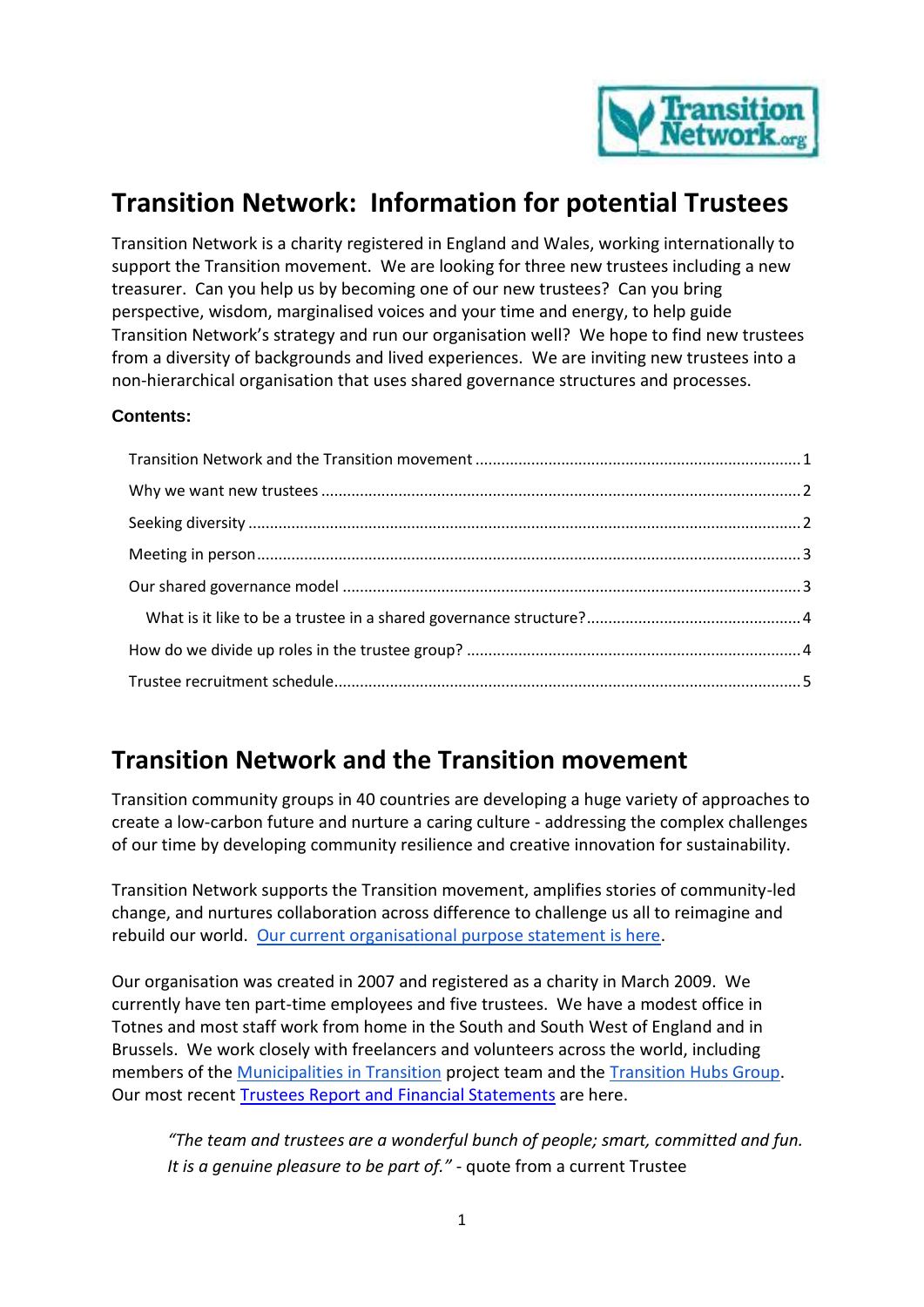#### <span id="page-1-0"></span>**Why we want new trustees**

We need trustees to be part of our primary circle, setting and guiding our strategic direction; to exercise the responsibilities required by England & Wales charity law; and to take other roles in our team and structure as skills, capacity, interest and opportunity allow.

The wisdom brought by our trustees often comes from the sense of perspective available from stepping back from the day-to-day work, as well as drawing on their experience in Transition groups and Hubs, or their work in aligned environmental, social, cultural or economic fields.

Currently we have five trustees - [meet them here](https://transitionnetwork.org/about-the-movement/the-charity/people/) - and one will step down in 2020 at the end of their second and final term. This feels like it concentrates the responsibilities and requests on too few people. Ideally we would like seven trustees. Our current treasurer is holding the role temporarily until we can recruit someone who is drawn to the financial role and with relevant experience to offer. Therefore we are also specifically looking to recruit a trustee who will be Transition Network's treasurer.

Being a trustee is an unpaid, voluntary role (as generally required by charity regulations). Trustees serve an initial term of four years and may then apply for reselection for a further four years. This autumn Transition Network will also be advertising a new staff role, and recruiting a freelance contractor as an international training co-ordinator.

*"The biggest reward of being a trustee of TN is the opportunity to contribute to, and help shape, a movement that is part of a global network of movements making positive change in the world."* - quote from a current Trustee

## <span id="page-1-1"></span>**Seeking diversity**

We would like to recruit new trustees from a diversity of backgrounds and experiences, so that we can widen the range of perspectives and different voices brought by trustees. The range of diversity we hope for might include: people of black or minority ethnic heritage, from working class backgrounds, people living with disabilities, a range of ages or sexualities, and/or those who have experienced disadvantage in society or their lives. Increased diversity in our group of trustees will help us listen better to voices and perspectives that are more marginalised in society and currently under-represented in Transition Network, and to reflect this in our planning and actions.

*"Transition Network really values the contribution made by everyone - staff, trustees and partners. The active commitment to valuing diversity, addressing privilege and seeing the whole person has kept me hopeful during 8 years as a trustee."* 

We work internationally, so we will benefit from new trustees who have an international background. However given the focus on England & Wales charity regulations, and the need to minimise carbon emissions in attending face-to-face gatherings, it would be an advantage if new trustees reside in or near the UK.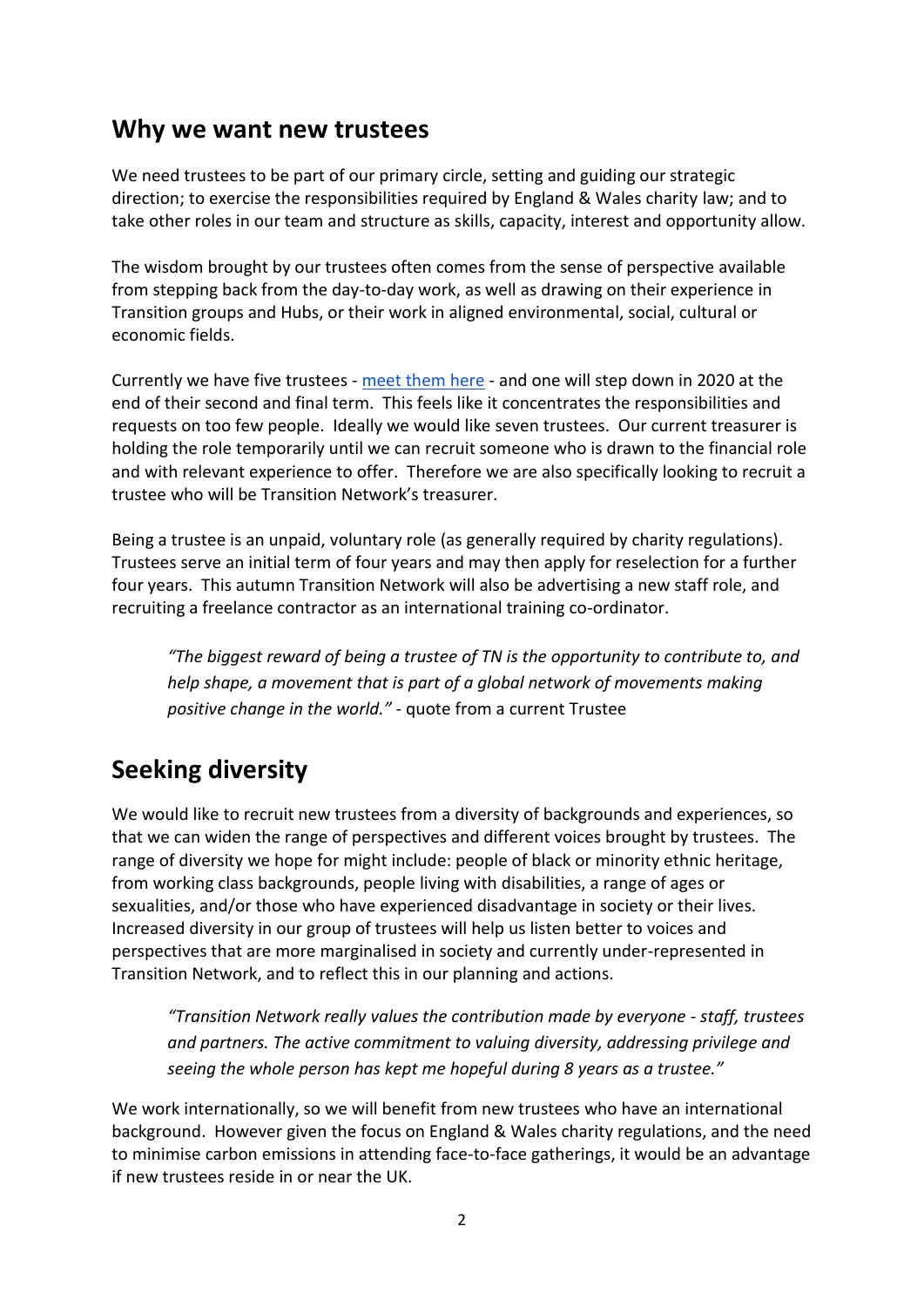## <span id="page-2-0"></span>**Meeting in person**

Our current practice is that the staff and trustee team meets together twice a year in January and summer. In January we reflect together on our impact and strategic direction and agree new Key Areas of Focus for the year ahead.

**Our next strategy gathering will take place from 13th to 15th January 2020 (probably near Reading) and we hope that new trustees will be able to join us at this gathering.**

## <span id="page-2-1"></span>**Our shared governance model**

Since April 2018 Transition Network has been operating an innovative shared governance model, drawn from [sociocracy](https://sociocracy30.org/) and [holacracy,](https://www.holacracy.org/what-is-holacracy) and developed with the support of Université [du Nous.](http://universite-du-nous.org/) We work this way to distribute power, to empower individuals in the team to act, to have clear decision-making processes that help us access collective intelligence and to create a more resilient, agile and collaborative organisation.

Our shift to a shared governance model is an experiment and we hope and expect that our team culture, structures and processes will continue to evolve as needed, in service of the [organisation's purpose](https://transitionnetwork.org/about-the-movement/the-charity/purpose/).

*"It wouldn't be an underestimation to say that the facilitative and decision making processes practiced by TN are the most innovative, human and effective that I have experienced in any organisation. Taking part in these processes has fed into my professional and community practice in many ways." -* quote from a current Trustee

We work through self-organising circles in which all roles in the circle exercise equivalent power. Roles and circles choose the best way to fulfil their purpose, gathering information, seeking advice and feedback and making decisions as feels most appropriate to them. We use consent decision-making and election-by-consent when appropriate. We will give support and guidance to people who haven't got experience with these particular ways of working and making decisions.

We have a Primary Circle of **all trustees** and most staff, which is responsible for connecting to TN's evolving organisational purpose, agreeing our strategic focus and keeping our overall governance model under review. The Primary Circle meets in person twice a year at the Strategy Gatherings and may meet online or in-person at other times if the need arises.

Responsibility for delivering the organisation's current organisational strategy rests with the Heart Circle. The primary circle elect one of their members (currently Sarah McAdam) to act as lead link for the heart circle and she is responsible for appointing other people to the circle and supporting them to deliver what's needed. The structure is designed to evolve organically in response to tensions and needs within the organisation and people accept and relinquish roles as circumstances change. Here is a picture of our [current structure.](https://transitionnetwork.org/wp-content/uploads/2019/08/Shared-Governance-Structure-Jul-2019.pdf)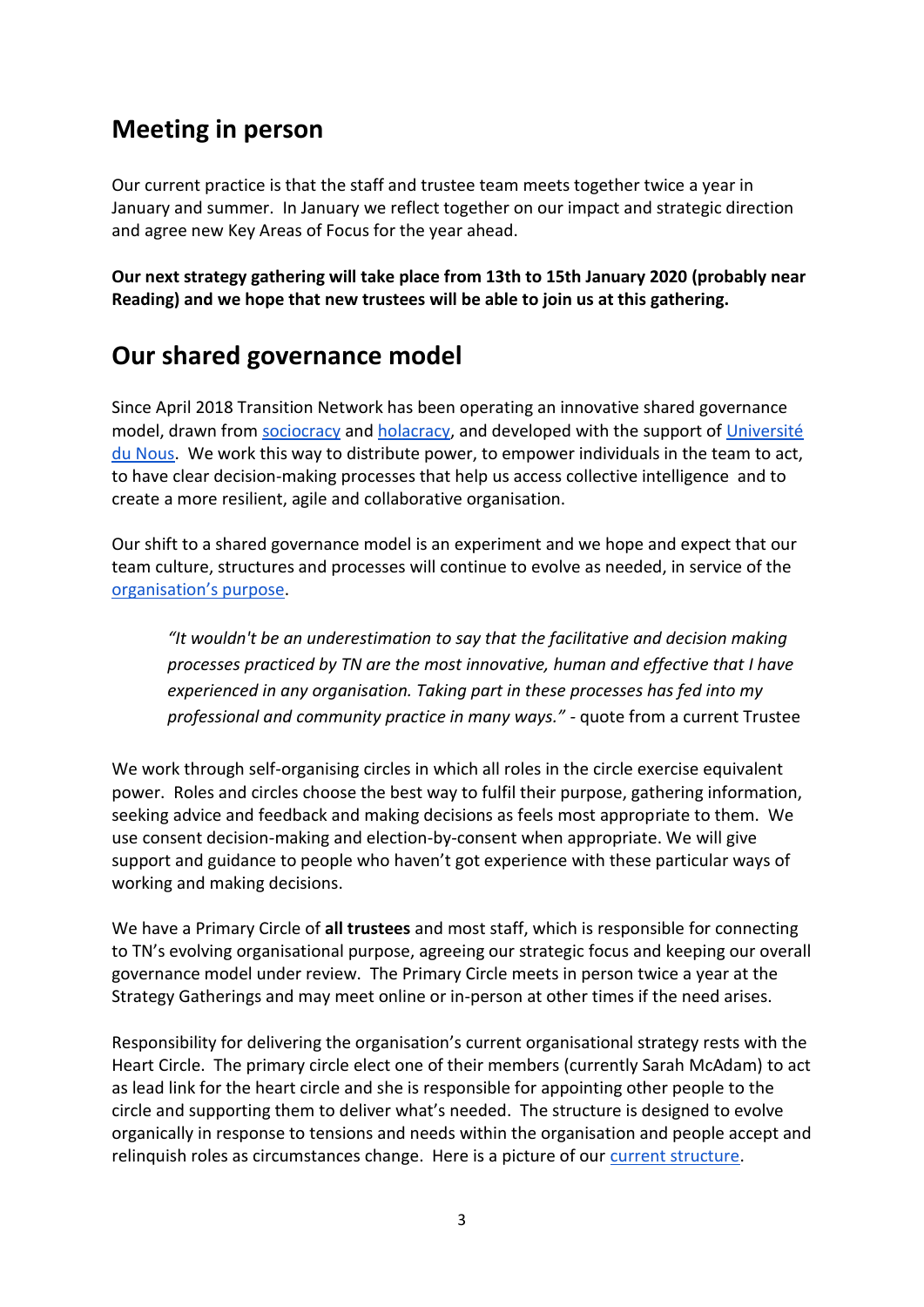#### <span id="page-3-0"></span>**What is it like to be a trustee in a shared governance structure?**

Shared governance is easiest to understand through experiencing it. **So to give you some more flavour, here are a few quotes from current trustees:** 

*"When I joined as a trustee, TN operated within a more traditional board and decision making structure. Going through the intensive process of change has been challenging and fascinating. The current structure that we have developed feels more equitable, agile and effective and far better suited to an organisation seeking to support an emergent global movement and context. We are still in a learning process (maybe we always will be) and space and time is given to supporting that process."*

*"The time commitment involved as a trustee in our shared governance is not insignificant, but this has been balanced by the benefits of a deeper engagement and understanding which makes my participation and contribution more meaningful. In our new structure we have achieved a better balance between attendance in person (at two strategy gatherings) and online meetings which maximise people's time."*

*"Working as part of TN's shared governance involves regularly reflecting about what role you're playing, and looking for ways to give feedback or contribute when opportunities arise. Our role keeping an eye on the 'bigger picture' of the organisation alongside the staff (not instead of them) is really valued."*

*"Shared governance allows us to really look at the role of the Trustees within the organisation, moving beyond traditional assumptions towards open and responsive engagement. Personally I find it fascinating, and I have learned a huge amount which I am able to implement into other voluntary and paid roles. The attention to detail with regard to the purpose and process of our interactions has created some of the most enjoyable, deep and efficient meetings I have ever been a part of."*

#### <span id="page-3-1"></span>**How do we divide up roles in the trustee group?**

We currently have three formal roles within the group of trustees: two Co-Chairs and a Treasurer. The Chair of Trustees position is shared by two people. This aids succession in the Chair role; when one Co-Chair steps down and the other stays on, there can be a smooth handover of knowledge and responsibilities.

Trustees can choose to, or be elected to, step into additional roles and responsibilities. These could be temporary or longer-term.